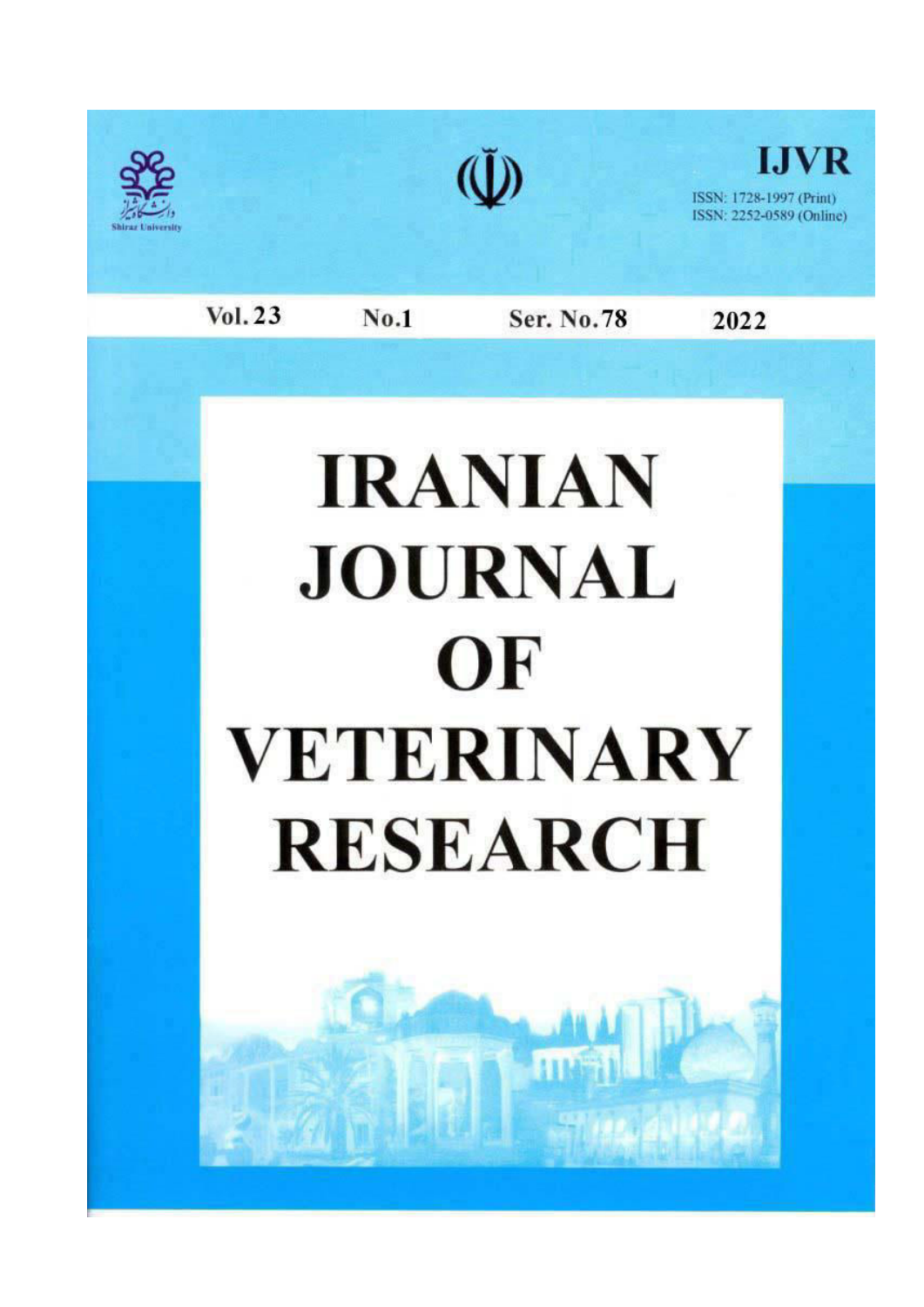# **Original Article**

# Evaluation of the properties and antibacterial activity of microchitosan film impregnated with Shirazi thyme (Zataria multiflora) and garlic (Allium sativum) essential oils

Ebadi,  $\mathbf{Z}^1$ ; Ghaisari, H.<sup>2</sup>; Tajeddin, B.<sup>3</sup> and Shekarforoush, S. S.<sup>2\*</sup>

<sup>1</sup>Ph.D. Student in Food Hygiene, Department of Food Hygiene and Public Health, School of Veterinary Medicine, Shiraz University, Shiraz, Iran, and Animal Science Research Institute (ASRI), Agricultural Research, Education and Extension Organization (AREEO), Karaj, Iran (current address); <sup>2</sup>Department of Food Hygiene and Public Health, School of Veterinary Medicine, Shiraz University, Shiraz, Iran; <sup>3</sup>Agricultural Engineering Research Institute (AERI), Agricultural Research, Education and Extension Organization (AREEO), Karaj, Iran

\*Correspondence: S. S. Shekarforoush, Department of Food Hygiene and Public Health, School of Veterinary Medicine, Shiraz University, Shiraz, Iran. E-mail: shekar@shirazu.ac.ir

10.22099/IJVR.2021.38534.5609

(Received 22 Sept 2020; revised version 20 Aug 2021; accepted 6 Nov 2021)

# **Abstract**

Background: Recent research has shown that chitosan has good moisture-absorbing properties at the micro and nanoscale, and seems to be a good candidate for the production of biodegradable moisture-absorbing films. Aims: The aim of this study was to evaluate the properties and antibacterial activity of starch-based microchitosan (MCH) films impregnated with two essential oils (EOs). Methods: MCH films with varying thicknesses were made from cornstarch  $(6\%)$ , microchitosan  $(1\%)$ , glycerol  $(2.25\%)$ , and/or EOs (2%), and their characteristics, including swelling degree (SD), tensile strength (TS), and elongation at break (EB%), were examined. The film structures were confirmed by X-ray diffraction (XRD), scanning electron microscopy (SEM), and atomic force microscopy (AFM). To determine the antibacterial activity against *Escherichia coli* and *Staphylococcus aureus*, two EOs of Shirazi thyme, garlic, and a mixture of them were used in the experimentation. Results: The EB% and TS had a linear relationship with the thickness of samples and improved by increasing the thickness of films. The XRD pattern showed that the MCH films had an amorphous structure. SEM of the films showed a homogeneous dispersion of MCH in the starch matrix without any porosity. The AFM images showed a simultaneous increase in the thickness of the MCH films and surface roughness. The film was able to absorb water up to 15.78 times its weight in 48 h. The inhibition zone of films containing 2% thyme EO was 42.0 mm for S. aureus and 12.3 mm for E. coli (P<0.05). Conclusion: MCH film containing Shirazi thyme can be described as a moisture-absorbing antibacterial pad and is a new idea for active food packaging to increase the shelf life of foods with fully degradable properties.

Key words: Anti-bacterial, Food packaging, Microchitosan, Moisture absorbent pad, Starch matrix film

# **Introduction**

The most common food packaging materials are plastics (about 50%) (FICCI, 2016; Jeevahan and Chandrasekaran, 2019), and due to many economic and practical aspects such as low cost, light weight, and convenience, it is estimated that their use will increase in the future. Biopolymers and films have been considered by researchers as a desirable option that has a great capacity for artificial replacement. However, the film properties are not the same as traditional packaging materials, such as synthetic plastics (Turalija et al., 2016; Bhardwaj et al., 2019).

One of the main biopolymers is polysaccharides. They have many properties that make them attractive for use in the food industry, including hydrophilicity, biodegradability, biocompatibility, low toxicity. bioactivity, antimicrobial activity, thickening, and film formation (Mohamad and Fahmy, 2012; Chanphai and

Tajmir-Riahi, 2018; Ribeiro et al., 2018). Considerable investigation has been recently directed to the use of naturally abundant polymers such as chitin, cellulose, and chitosan to produce films (Amjadi et al., 2019; Noorbakhsh-Soltani et al., 2019; Yang et al., 2020). Chitin and chitosan are natural amino polysaccharides that are produced in about the same amount as cellulose (Kumar, 2000). They have an exceptional performance in making bio-composites. Chitosan is a green compound generally applied in different fields, including food, agriculture, biomedicine, cosmetics, and other industries. Several reports including different attributes of the chitosan functions have been published in recent years (Kumar, 2000; Amidi et al., 2010; Mohamad and Fahmy, 2012; Chanphai and Tajmir-Riahi, 2018; Silva et al., 2018; Qin et al., 2019; Sun et al., 2019).

Chitosan is a cationic biopolymer that makes it appropriate for binding to negative-charged materials (Wei et al., 2009; Ribeiro et al., 2018). The chemical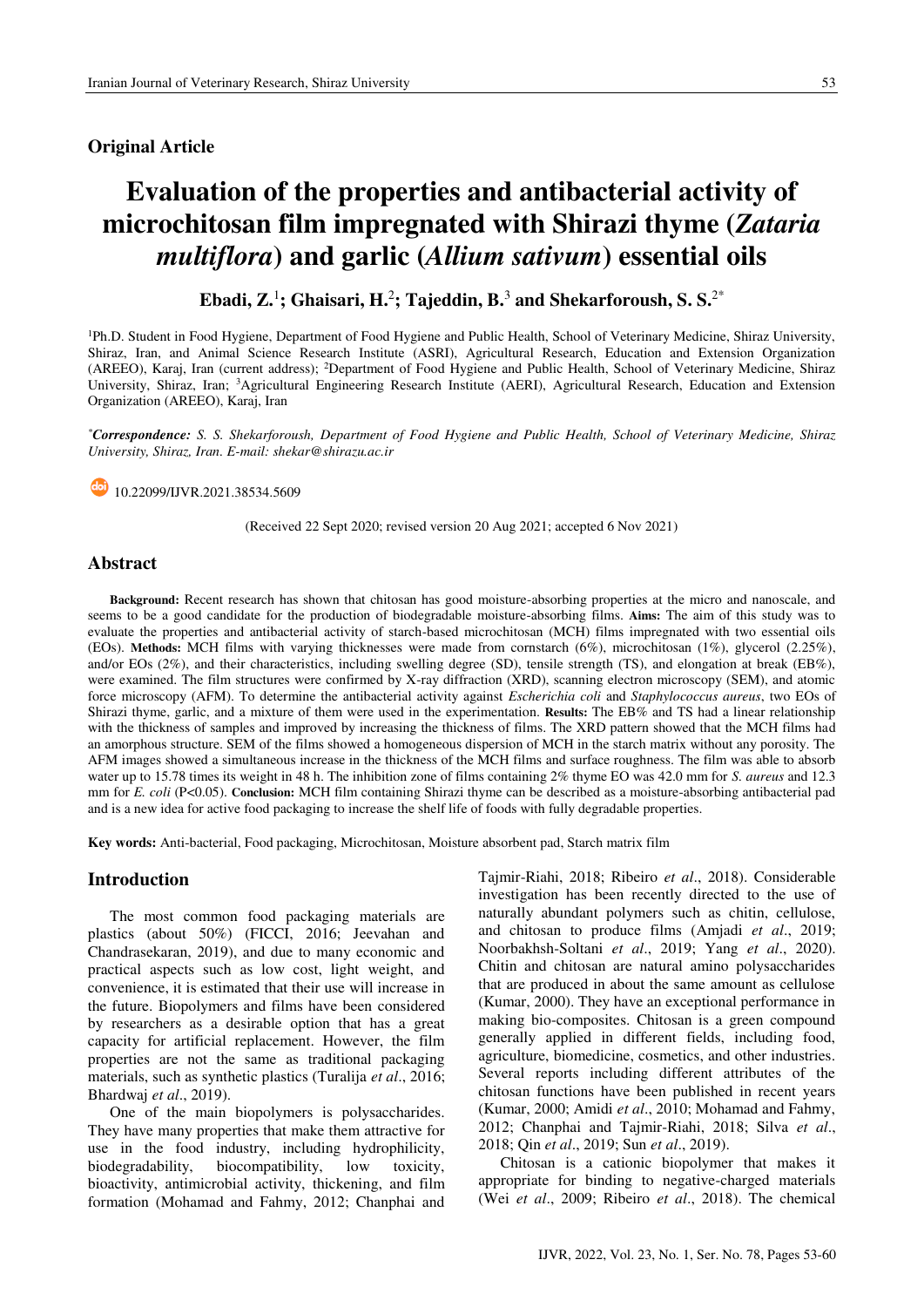properties of chitosan are defined by the molecular weight, degree of deacetylation, and viscosity (van der Lubben et al., 2001). The molecular weight of the chitosan can be low, medium, or high (70, 190-310, or 500 kDa, respectively) (Schiffman and Schauer, 2007).

The main cause of food spoilage is moisture in foods and food respiration, which affects the quality and shelf life of food products. Recently, the effective method of monitoring and binding excess water accumulations in active packaging systems, has found much interest, and moisture scavengers such as sachets, pads, or sheets have been introduced. Many moisture absorbers in markets consist of silica gel, natural clays, calcium chloride, and polymeric materials (Ozdemir and Floros, 2004; Bhardwaj et al., 2019). A few articles have discussed replacing natural moisture-absorbing films with synthetic ones. Natural moisture-absorbing films can be used because of their ability to overcome the problems associated with water condensation in food packaging.

Besides, many reports have shown that chitosan at micro and nano scales has moisture-absorbing and antibacterial properties (Radusin et al., 2016; Turalija et  $al., 2016$ ; Qin et  $al., 2019$ ), and the essential oils (EOs) may enhance the antimicrobial activity of films. Therefore, in this study, microchitosan (MCH) film impregnated with two EOs as a degradable moistureabsorbing antibacterial pad was prepared, and its mechanical and antibacterial properties were evaluated.

## **Materials and Methods**

# **Materials**

MCH (deacetylation, 85%) with the molecular weight of 50-80 KDa and mesh size 60 um were produced in Nano Novin Polymer Co. (Sari, Mazandaran, Iran). Calcium chloride anhydrous was provided by Duksan Co., Korea. Magnesium nitrate and glycerol were purchased from Fluka Co. and Merck Co., Germany, respectively. EOs of Shirazi thyme (Zataria multiflora) and garlic (Allium sativum) were purchased from Barij Essence and Herbal Exir Companies (Iran). *Escherichia* coli (ATCC 35218) and Staphylococcus aureus (ATCC 6538) were provided by the Department of Food Hygiene and Public Health, School of Veterinary Medicine, Shiraz University, Iran. Corn starch containing approx. 73% amylopectin and 27% amylose was purchased from Sigma-Aldrich (S4126, EC: 232-679-6), USA.

# **Methods**

#### Film preparation

The films were prepared according to Chaichi et al.  $(2017)$  method, with some modifications. Three grams of corn starch were dissolved in 50 ml of aqueous solution of acetic acid (1%  $v/v$ ) and stirred using a stirrer heater at room temperature for 30 min at  $1000 \times g$  (Heidolf, Standard Hei, Germany). In parallel, 1.00 g of MCH was dispersed in 40 ml of aqueous solution of acetic acid  $(1\%$  $v/v$ ) and stirred at room temperature for 30 min at 1000  $x$ g. After complete dissolution, 2.25 g of glycerol was added. The solutions were then mixed, the volume adjusted to 100 ml with acetic acid  $(1\% \text{ v/v})$ , and stirred again at 90 $\degree$ C at 1000  $\times$ g for 30 min. The homogenized solutions were poured into Petri dishes and permitted to dry at room temperature (3-4 days). The dried films were removed from the plates and placed in a desiccator containing a saturated magnesium nitrate solution at  $25^{\circ}$ C and 52.8% relative humidity (RH) for at least 48 h. The different thicknesses of films were attained using different amounts of (g) intended solutions in the Petri dishes.

To produce antibacterial films, 2% of Shirazi thyme and garlic EOs and a mixture of them  $(1\% \text{ of each})$  and tween 80 (0.1% V/V for each percentage of EOs) were added to the final solution and homogenized using a high-shear mixing homogenizer (Heidolph-DIAX900, Germany) at  $14000 \times g$  for 3 min. The other stages of production were the same as before.

# **Film characterization**

## **Thickness**

The thickness of films was measured using a digital micrometer (Mitutoyo Co., Japan), with an accuracy of 0.001 mm. Five points were randomly selected in each sample and their thickness was measured. Their mean was reported as the sample thickness.

## Swelling degree (SD)

Film samples were cut into  $2 \times 2$  cm<sup>2</sup> pieces; after weighting  $(w_i)$ , they were immersed in distilled water, and the swelling capacities were measured at intervals of 1, 24, and 48 h. The SD of the films was calculated by the following equation (Lavorgna *et al.*, 2010):

$$
SD = \frac{W_f - W_i}{W_i}
$$

Where,

 $W_f$ : The final weights (in g) of the samples  $W_i$ : The initial weights (in g) of the samples

## Mechanical properties

The mechanical properties of the films were measured using a texture analyzer (Hounsfield, Model H5KS, UK) with a 500 N load cell, according to ASTM standard method D882 (ASTM, 2007). Prior to the test, the films were cut into rectangular strips with a dimension of  $4 \times 1$  cm<sup>2</sup>. The initial grip spacing and crosshead speed were set at 40 mm and 10 mm per min, respectively. Tensile strength (TS) and the presence of elongation at break (EB%) were calculated by the following equations:

$$
TS MPa = \frac{\text{Maximum force}}{(\text{Film thickness}) \times (\text{Film width})}
$$

$$
EB\% = \frac{Final length - Initial length}{Initial length} \times 100
$$

X-ray diffraction (XRD)

The film samples were analyzed for XRD properties according to Koo (2019) by an X-ray Diffractometer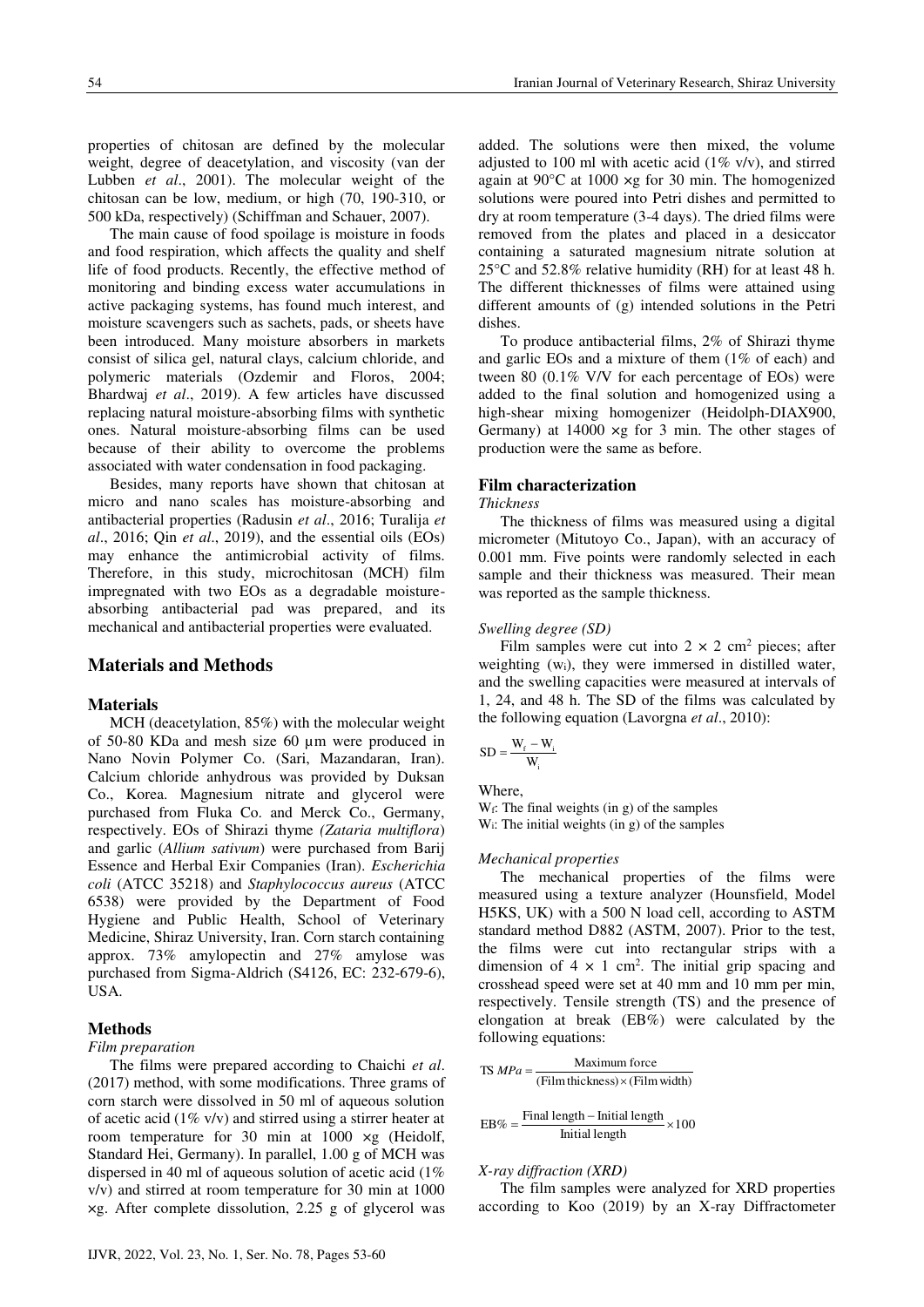(Model X'Pert MPD, Panalytical, Netherlands).

#### Scanning electron microscopy (SEM)

A scanning electron microscope (VEGA, TESCAN, Czech Republic) was used to examine the morphology of the films. Briefly, film samples were frozen with liquid nitrogen, fractured, mounted, coated with gold (2 min) on a sputter coater (K450x-EMITECH-England), and finally observed. All SEM photomicrographs were obtained using an accelerating voltage of 10 kV and at different magnifications (1000, 5000, and ×15000).

#### Atomic force microscopy (AFM)

Topographical images of MCH films were performed using a multimode atomic force microscope (Dualscope/Rasterscope C26, DME, Denmark). The height  $(S_z)$ , average roughness  $(Sa)$ , and root mean square surface roughness (Sq) values of different scan sizes of two different film thicknesses were calculated. The equipment was operated in a non-contact mode in the air using a silicon tip (curvature radius <10 nm and a cantilever length of  $230 \mu m$ ) with a resonance frequency of 175 kHz.

# Gas chromatography/mass spectrometry (GC/ MS) analysis of EOs

GC/MS analysis was carried out using an Agilent 6890 GC/MS instrument equipped with BPX5 capillary columns  $(30 \text{ m} \times 0.25 \text{ mm} \text{ i.d., } 0.25 \text{ µm} \text{ thickness, }$ Agilent technologies). Helium was used as the carrier gas while the flow rate was adjusted to 1 ml/min, and an injection volume of 1 µL was used. The mass spectrometer was run in the electron ionization (EI) mode at 70 eV. The injector temperature was 220°C, and the detector temperature was 290°C. The data were collected under the following conditions: an initial temperature of 60 $\degree$ C, a program rate of 2 $\degree$ C/min for the polar column (up to  $220^{\circ}$ C), and  $3^{\circ}$ C/min for the nonpolar column (up to  $240^{\circ}$ C). The ingredients of EOs were identified by comparison of their relative retention times and mass spectra with Willey7n, NIST98 (National Institute of Standards) and Adam's library spectra (Adams and Sparkman, 2007).

#### **Antibacterial activity**

The antimicrobial activity of the films was measured by the disc diffusion method. In a septic conditions, 6 mm diameter discs were made from the films using punctures. The discs were placed on the surface of the nutrient agar plate inoculated with 0.1 ml of S. aurous and E. coli suspension (approximately containing  $10<sup>6</sup>$ CFU/ml). The plates were then incubated at  $37^{\circ}$ C for 24 h. Then, the diameter of the inhibition zone around the discs was measured. Three independent replicates were carried out for each sample, with two duplicates (Jalaei et al., 2014).

## **Statistical analysis**

A completely randomized design with a factorial arrangement was used for statistical analysis. Analysis of variance was performed using a general linear model (GLM) within the SAS package (SAS, 2013). Data were also analyzed by the repeated measurement method, and differences between means were tested using Duncan's new multiple range test within the SAS package (SAS,  $2013$ ).

## **Results**

## **Film characterization**

 $SD$ 

Figure 1 depicts the SD of MCH film. The highest SD was observed in MCH samples with a thickness of 260  $\mu$ m after 48 h (P<0.05). The results indicated that the SD of MCH was increased by increasing the thickness and passing the time  $(P<0.05)$ . The films have not reached equilibrium swelling after 48 h.



Fig. 1: Swelling degree (SD) of microchitosan (MCH) film in different thicknesses and time intervals. \*: 90  $\mu$ m,  $\triangle$ : 125  $\mu$ m,  $\bullet$ : 175 µm,  $\blacksquare$ : 225 µm, and  $\bullet$ : 260 µm. n=3. Different letters indicate the significant difference between different thicknesses within each time  $(P<0.05)$ 

### **Mechanical properties**

The EB% and TS of MCH films are shown in Fig. 2. EB% had a linear relationship with the thickness of samples, which improved by increasing the thickness of films. The highest flexibility was observed in films with a thickness of 260 µm. The TS level of MCH with a thickness of 100-260  $\mu$ m was less than 3.7 MPa, which is a conventional requirement for a food packaging material (Jeevahan and Chandrasekaran, 2019).

## **XRD** analysis

The XRD patterns of the neat MCH and MCH films in two different thicknesses are presented in Figs. 3A-C. One peak was observed at  $2\theta = 20.22^{\circ}$  in MCH films, and two sharp peaks were observed at  $2\theta = 10.50^{\circ}$  and  $20.22^{\circ}$  in neat MCH. The percentage of crystallinity of neat MCH and MCH films with 125 and 175 µm thickness was 33.73, 28.25, and 23.22, respectively  $(Table 1)$ .

#### **SEM** analysis

The SEM image of the surface and cross section of MCH in different thicknesses is shown in Figs. 4A-D.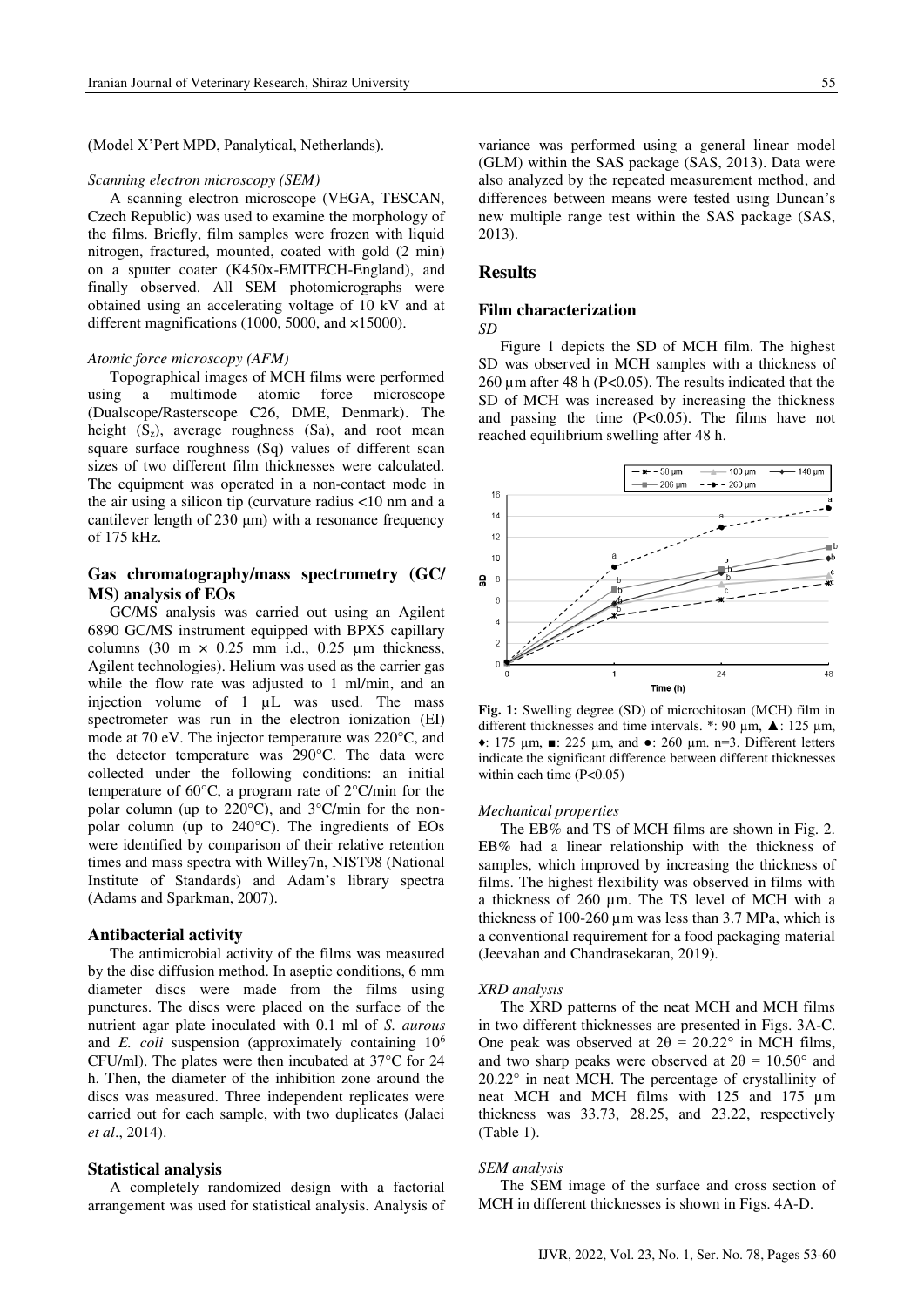

Fig. 2: Percentage of elongation at break (EB%) and tensile strength (TS) of different thicknesses of microchitosan (MCH) film. Different letters indicate the significant difference  $(P<0.05)$ 

Table 1: Crystallinity percentage of neat and films of microchitosan (MCH)

| Microchitosan                  | Sum of<br>net area | Sum of<br>gross area | Crystallinity<br>$\%$ |
|--------------------------------|--------------------|----------------------|-----------------------|
| <b>Neat</b>                    | 4692.14            | 13910.13             | 33.73                 |
| Film (thickness: $125 \mu m$ ) | 5397.72            | 19106.86             | 28.25                 |
| Film (thickness: $175 \mu m$ ) | 5198.44            | 22390.99             | 23.22                 |



Fig. 3: The X-ray diffraction (XRD) patterns of microchitosan films in different thicknesses (A:  $125 \mu m$ , B:  $175 \mu m$ , and neat microchitosan  $(C)$ 

SEM of the films showed homogeneous dispersion of MCH in the starch matrix without any porosity.

## AFM analysis

Topographical images of three different scan sizes of two different thicknesses of MCH films are shown in Fig. 5. The roughness on the film surface can affect its mechanical and physical properties. AFM images presented that the thick MCH films had the highest projections and the roughest surfaces, so the MCH films with the highest thickness had rougher surfaces (Fig. 5). Table 2 summarizes the  $S_z$ , Sq, and  $S_a$  parameters of different thicknesses of MCH in three scan sizes. As shown, the low thickness of MCH films had the lowest  $S_q$  in all scan sizes.

Table 2: Comparison of arithmetic mean of height (Sz), roughness  $(S_q)$ , and average roughness  $(S_a)$  values of different scan sizes of two different thickness microchitosan films

| Thickness (um) | Scan size $(\mu m)$ | $S_z$ (nm) | $S_{\alpha}(nm)$ | $S_a$ (nm) |
|----------------|---------------------|------------|------------------|------------|
| 125            | $3 \times 3$        | 73.9       | 10.3             | 7.85       |
|                | $5 \times 5$        | 138.0      | 14.6             | 10.7       |
|                | $10 \times 10$      | 186.0      | 24.6             | 19.0       |
| 175            | $3 \times 3$        | 64.0       | 14.0             | 11.5       |
|                | $5 \times 5$        | 88.5       | 21.4             | 17.3       |
|                | $10 \times 10$      | 182.0      | 41.0             | 33.3       |
|                |                     |            |                  |            |

## **Antibacterial activity**

Main components of the EOs of Shirazi thyme and garlic as identified by GC/MS analysis are shown in Table 3. Thymol (39.14%) and carvacrol  $(26.61\%)$  were the main components of Shirazi thyme EO. Diallyl disulfide  $(20.18\%)$  and diallyl trisulfide  $(32.82\%)$  were the main components of garlic EO.

**Table 3:** Main components  $(\%)$  of the essential oils (EOs) of Shirazi thyme (Zataria multiflora) and garlic (Allium sativum)

| Compounds              | Shirazi thyme | Garlic |
|------------------------|---------------|--------|
| $\alpha$ -Pinene       | 3.34          |        |
| $\rho$ -Cymen          | 7.88          |        |
| $\gamma$ -Terpinene    | 6.57          |        |
| Thymol                 | 39.14         |        |
| Carvacrol              | 26.61         |        |
| Caryophyllene          | 2.11          |        |
| Allyl n-propyl sulfide |               | 3.53   |
| 3-Methylthiophene      |               | 0.1    |
| Allyl methyl disulfide |               | 7.18   |
| Diallyl disulfide      |               | 20.18  |
| Diallyl trisulfide     |               | 32.82  |

The antimicrobial effects of Shirazi thyme and garlic EOs alone and in combination against  $E$ . *coli* and  $S$ . aureus were evaluated.

Table 4 shows that there were no apparent inhibition zones around samples of MCH and MCH containing garlic EO for E. coli and S. aureus, but there were apparent inhibition zones against these bacteria around the films containing EO of Shirazi thyme. The inhibition zone against  $E$ . *coli* and  $S$ . *aureus* around the film with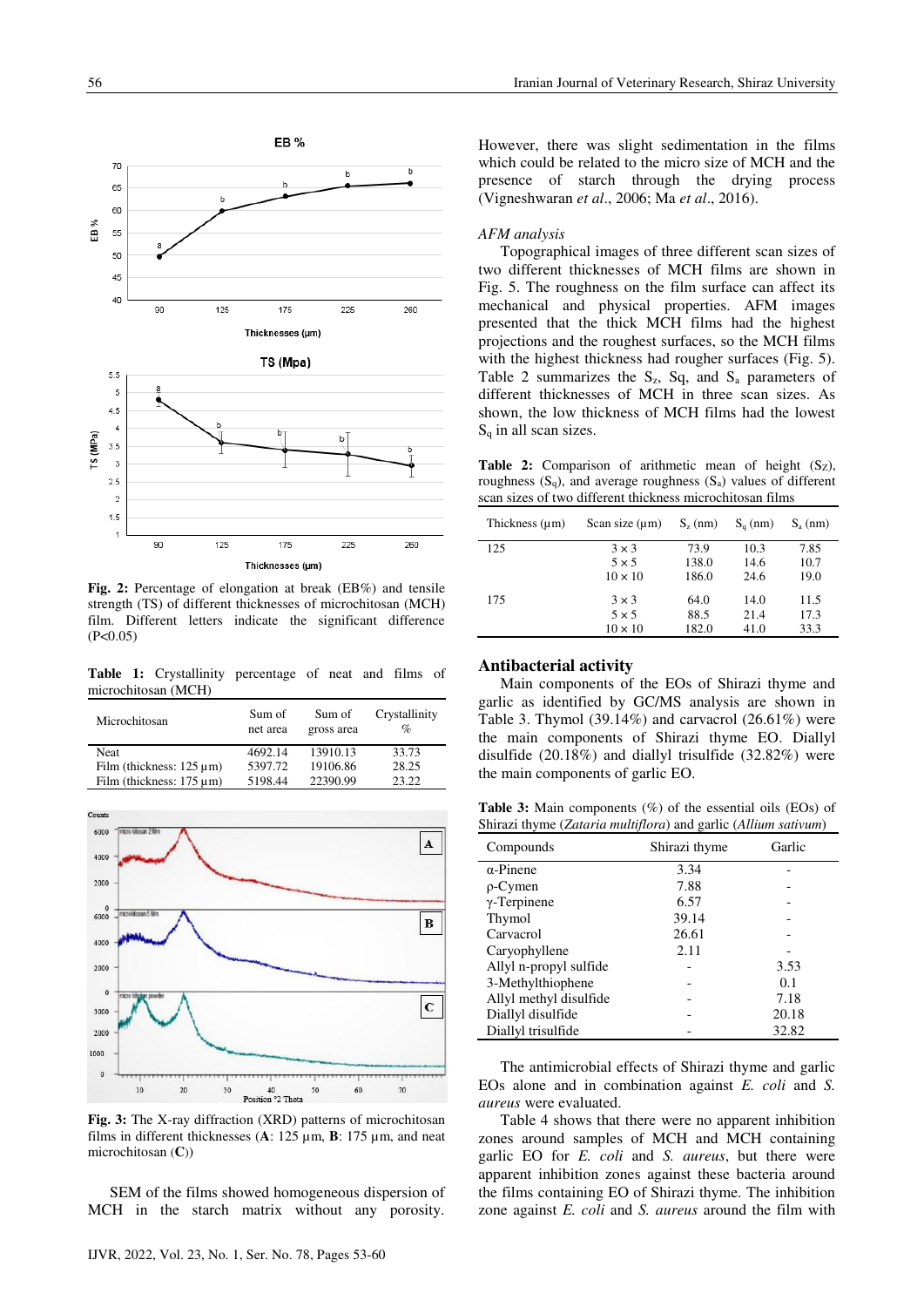MCH containing EO of Shirazi thyme was much larger than that of the MCH containing both EOs. Briefly, MCH containing Shirazi thyme and Shirazi thyme + garlic EOs exhibited distinct antibacterial efficacy against S. aureus and E. coli.

Table 4: Diameter of inhibition zone (mm) against E. coli and S. aureus around the microchitosan (MCH) films containing essential oils (EOs) of Shirazi thyme and garlic

| Treatment groups   | Inhibition diameter (mm) |                        |  |
|--------------------|--------------------------|------------------------|--|
|                    | E. coli                  | S. aureus              |  |
| Control            | 0.0 <sup>a</sup>         | 0.0 <sup>a</sup>       |  |
| Garlic EO          | 0.0 <sup>a</sup>         | 0.0 <sup>a</sup>       |  |
| Thyme EO           | $12.3 \pm 0.9^{\rm b}$   | $42.0 \pm 3.1^{\rm b}$ |  |
| Garlic + thyme EOs | $8.5 \pm 0.3^{\circ}$    | $35.8 \pm 0.6^{\circ}$ |  |

The different letters indicate significant differences among treatment groups  $(P<0.05)$ 

## **Discussion**

The samples with a thickness of  $260 \mu m$  were able to

absorb water more than 14 times their weight. It seems that MCH can be a suitable and notable moisture absorbent pad for food packaging.

The optimized MCH improved mechanical properties compared with some synthetic films (Jeevahan and Chandrasekaran, 2019). It seems that improvement of the mechanical and elongation at break properties for the micro film is due to the cellulosic component through interfacial hydrogen and ionic interactions (Cao et al., 2008). This is attributed to the good interfacial interaction between the fillers and matrix, which was an important factor affecting the mechanical properties of the composites (Ma et al., 2009). Consequently, a suitable and equal distribution of applied stress reduces the stress concentrations and increases the flexibility of films (Kanagaraj et al., 2007; Chaichi et al., 2017). Frone *et al.*  $(2013)$  reported that the supplement of micro-fibrillated cellulose improved the elasticity modulus of biodegradable polymers of polylactic acid (PLA) XRD patterns and the crystallinity percentage showed that the MCH was present in the films at



ner & Petrochemical Institute **Lite** Polymer & Petrochemical ins

Fig. 4: Scanning electron microscope (SEM) images of the surface (A and C) and cross-section (B and D) morphology of microchitosan (MCH) film in low thickness (125  $\mu$ m) and high thickness (175  $\mu$ m), respectively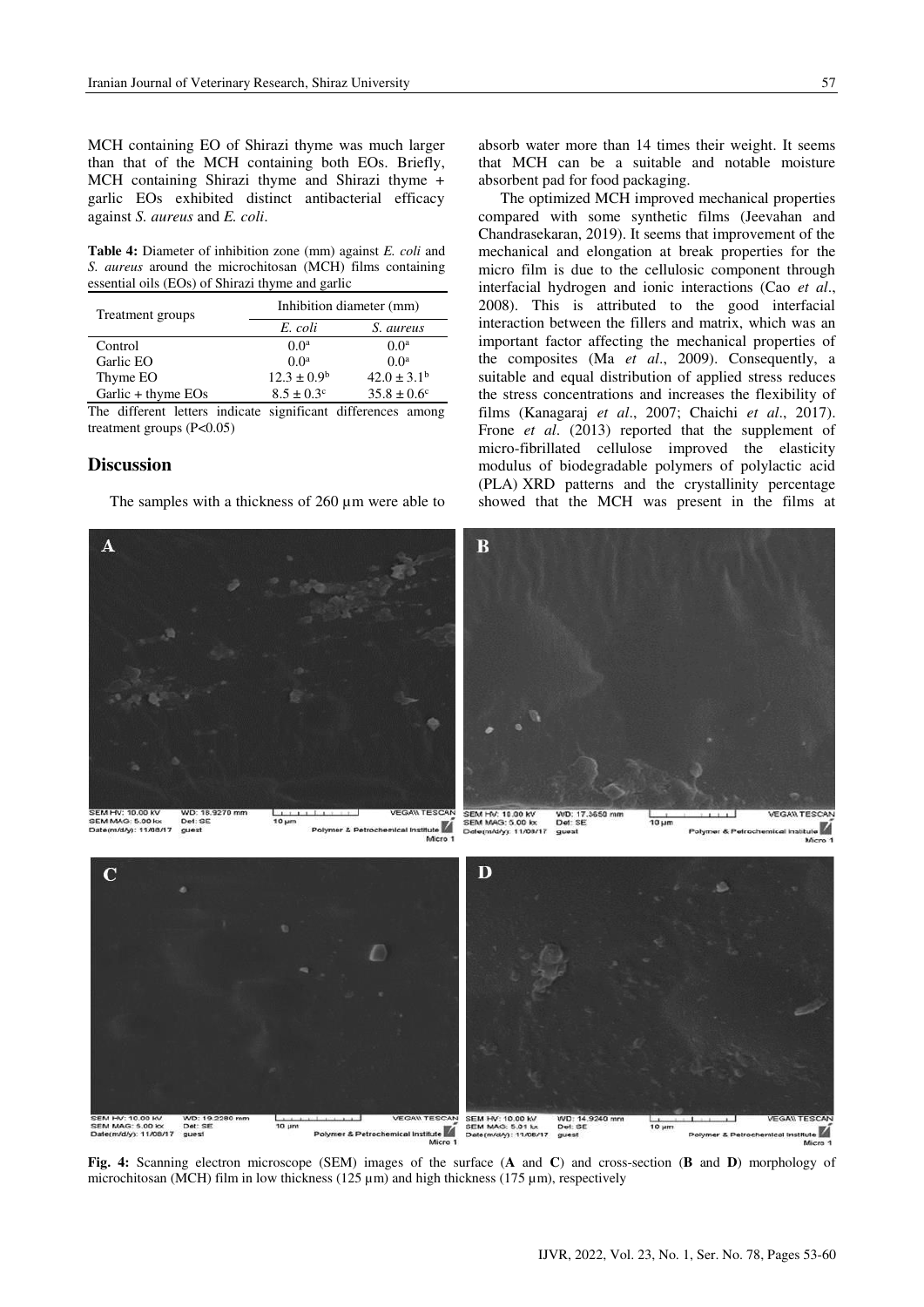

Thickness:  $125 \mu m$ , scan size:  $10 \times 10 \mu m$ 

Thickness:  $175 \mu m$ , scan size:  $10 \times 10 \mu m$ 

Fig. 5: Topographic images of MCH films in different scan sizes of two different thickness. The images were obtained using a multimode atomic force microscope

different thicknesses. Also, the crystallinity degree of neat MCH was higher than that found for MCH films, which indicated that the amorphous structure of neat MCH was lower than the MCH films. An amorphous structure could increase the amount of moisture absorption of samples. Hence, the SD levels of MCH in thick samples were higher than in thin ones (Fig. 1).

Topographical images showed suitable dispersion of MCH in the starch matrix, indicating appropriate interaction between the filler and the matrix, which is in agreement with mechanical outcomes. As seen in Fig. 5, with increasing thickness, the presence of uneven plateaus on the AFM images increased and revealed more affinity for agglomerate. These are found to validate the finding of the SEM pictures. Mandal and Chakrabarty (2015) reported that at the higher level of biopolymer integration, the elements display an extra tendency to agglomerate, thus making micro or macro composites.

Shirazi thyme belongs to the Laminaceae family that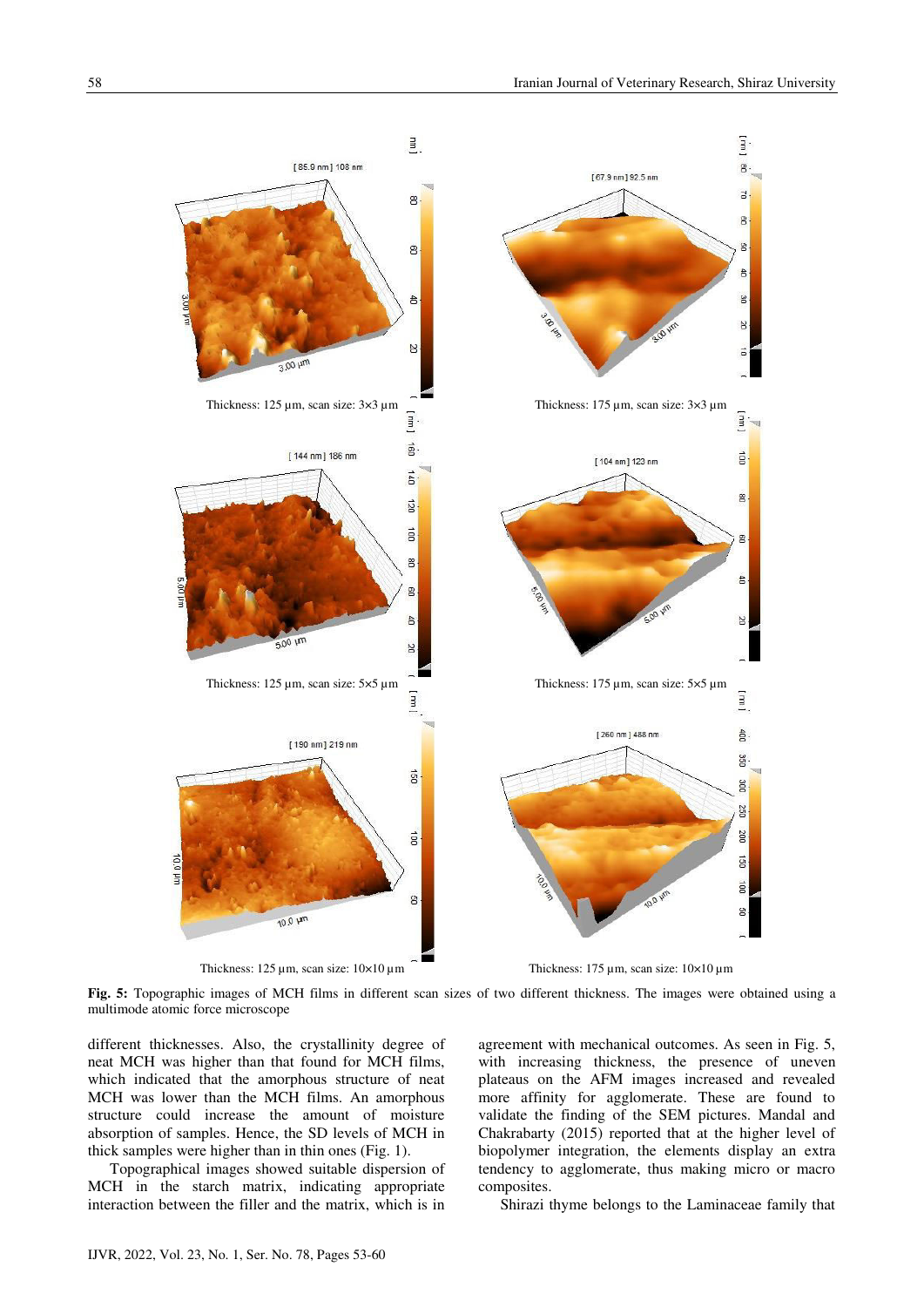grows in Iran, Pakistan, and Afghanistan, and this plant is widely used as a flavouring agent in several foods. Shirazi thyme has inhibitory activity on Gram-negative and Gram-positive bacteria due to having different amounts of phenolic compounds in leaves, flowers, and roots (Shirdel et al., 2017; Qin et al., 2019)

The antibacterial mechanism of garlic is due to the competitive inhibition of sulfhydryl-containing enzymes (specific inhibition of RNA synthesis and lipid biosynthesis) (Morales-González et al., 2019). Numerous studies have shown that garlic EO has antimicrobial effects against foodborne pathogens. Diallyl disulfide and diallyl trisulfide are the main components of garlic EO (WU et al., 2008), which are considered to be the main antimicrobial compounds of garlic EO (Yin and Cheng, 2003; Rattanachaikunsopon and Phumkhachorn, 2009). In the present study, a MCH film containing  $2\%$ garlic EO had no inhibitory effect on E. coli and S. *aureus*. In the study by Seydim and Sarikus (2006), a concentration of 2% of this EO along with whey proteinbased edible films had no inhibitory effect against foodborne bacteria.

In the presence of EO of Shirazi thyme, the Gramnegative bacterial strains of E. coli had smaller inhibition zones than those of Gram-positive bacterial strains of S. *aureus*. This indicated that the *E. coli* strain exhibited higher resistance to Shirazi thyme than the S. aureus strain. The present results are consistent with the results that have worked on the antibacterial effects of films containing garlic and Shirazi thyme by many researchers (Rahimi et al., 2019; Qin et al., 2019).

This study prepared a starch-based film from MCH as a moisture-absorbing pad. The film had a considerable water absorption capacity, which increased with increasing the thickness and passing time. The film containing Shirazi thyme showed a clear antibacterial effect. The film can be described as a unique chitosan film, a moisture-absorbing antibacterial pad, and a new idea for active food packaging to increase the shelf life of foods with fully degradable properties.

## **Acknowledgements**

The financial support was provided by Shiraz University, Iran. The Agricultural Research Education and Extension Organization (AREEO), the Animal Science Research Institute (ASRI), and the Agricultural Engineering Research Institute (AERI), Iran, are truly acknowledged.

# **Conflict of interest**

The authors declare that they have no conflicts of interest.

# **References**

Adams, RP and Sparkman, OD (2007). Review of identification of essential oil components by gas chromatography/mass spectrometry. J. Am. Soc. Mass Spectrom., 18: 803-806.

- Amidi, M; Mastrobattista, E; Jiskoot, W and Hennink, WE (2010). Chitosan-based delivery systems for protein therapeutics and antigens. Adv. Drug. Deliv. Rev., 62: 59-82
- Amjadi, S; Emaminia, S; Davudian, SH; Pourmohammad, S; Hamishehkar, H and Roufegarinejad, L (2019). Preparation and characterization of gelatin-based nanocomposite containing chitosan nanofiber and ZnO nanoparticles. Carbohydr. Polym., 216: 376-384. doi.org/10.1016/j.carbpol.2019.03.062.
- **ASTM International** (2007). Standard test methods for tensile properties of thin plastic sheeting, D882-02. Annual book of ASTM Standards. 14.02. United States.
- Bhardwaj, A; Alam, T and Talwar, N (2019). Recent advances in active packaging of agri-food products: a review. J. Postharvest Technol., 07: 33-62.
- Cao, X; Chen, Y; Chang, PR; Stumborg, M and Huneault, MA (2008). Green composites reinforced with hemp nanocrystals in plasticized starch. J. Appl. Polym. Sci., 109: 3804-3810.
- Chaichi, M; Hashemi, M; Badii, F and Mohammadi, A (2017). Preparation and characterization of a novel bio nanocomposite edible film based on pectin and crystalline nanocellulose. Carbohydr. Polym., 157: 167-175.
- Chanphai, P and Tajmir-Riahi, HA (2018). Conjugation of tea catechins with chitosan nanoparticles. Food Hydrocoll.,  $84:561-570$
- FICCI (Federation of Indian Chambers of Commerce and Industry) (2016). A report on plastics industry. In: Proceedings of the 2nd National Conference on Plastic Packaging-the Sustainable Choice, New Delhi.
- Frone, AN; Berlioz, S; Chailan, JF and Panaitescu, DM (2013). Morphology and thermal properties of PLAcellulose nanofibers composites. Carbohydr. Polym., 91: 377-384.
- Jalaei, J; Fazeli, M; Rajaian, H and Shekarforoush, SS (2014). In vitro antibacterial effect of wasp (Vespa orientalis) venom. J. Venom. Anim. Toxins Incl. Trop. Dis., 20: 1-6. doi: 10.1186/1678-9199-20-22.
- Jeevahan, J and Chandrasekaran, M (2019). Nanoedible films for food packaging: a review. J. Mater Sci., 54: 12290-12318.
- Kanagaraj, S; Varanda, FR; Zhiltsova, TV; Oliveira, MS and Simoes, JAO (2007). Mechanical properties of highdensity polyethylene/carbon nanotube composites. Compos. Sci. Technol., 67: 3071-3077.
- Koo, JH (2019). Polymer nanocomposites: Processing, characterization, and applications. 2nd Edn., New York, McGraw-Hill Education. P: 272.
- **Kumar, MNVR** (2000). A review of chitin and chitosan applications. React. Funct. Polym., 46: 1-27.
- Lavorgna, M; Piscitelli, F; Mangiacapra, P and Buonocore, GG (2010). Study of the combined effect of both clay and glycerol plasticizer on the properties of chitosan films. Carbohyd. Polym., 82: 291-298.
- Ma, X; Chang, PR; Yang, J and Yu, J (2009). Preparation and properties of glycerol plasticized-pea starch/zinc oxidestarch bionanocomposites. Carbohyd. Polym., 75: 472-478.
- Ma, J; Zhu, W; Tian, Y and Wang, Z (2016). Preparation of zinc oxide-starch nanocomposite and its application on Nanoscale Res. Lett., 11:  $1-9.$ coating. Doi: 10.1186/s11671-016-1404-y.
- Mandal, A and Chakrabarty, D (2015). Characterization of nanocellulose reinforced semi-interpenetrating polymer network of poly (vinyl alcohol) and polyacrylamide composite films. Carbohyd. Polym., 134: 240-250.